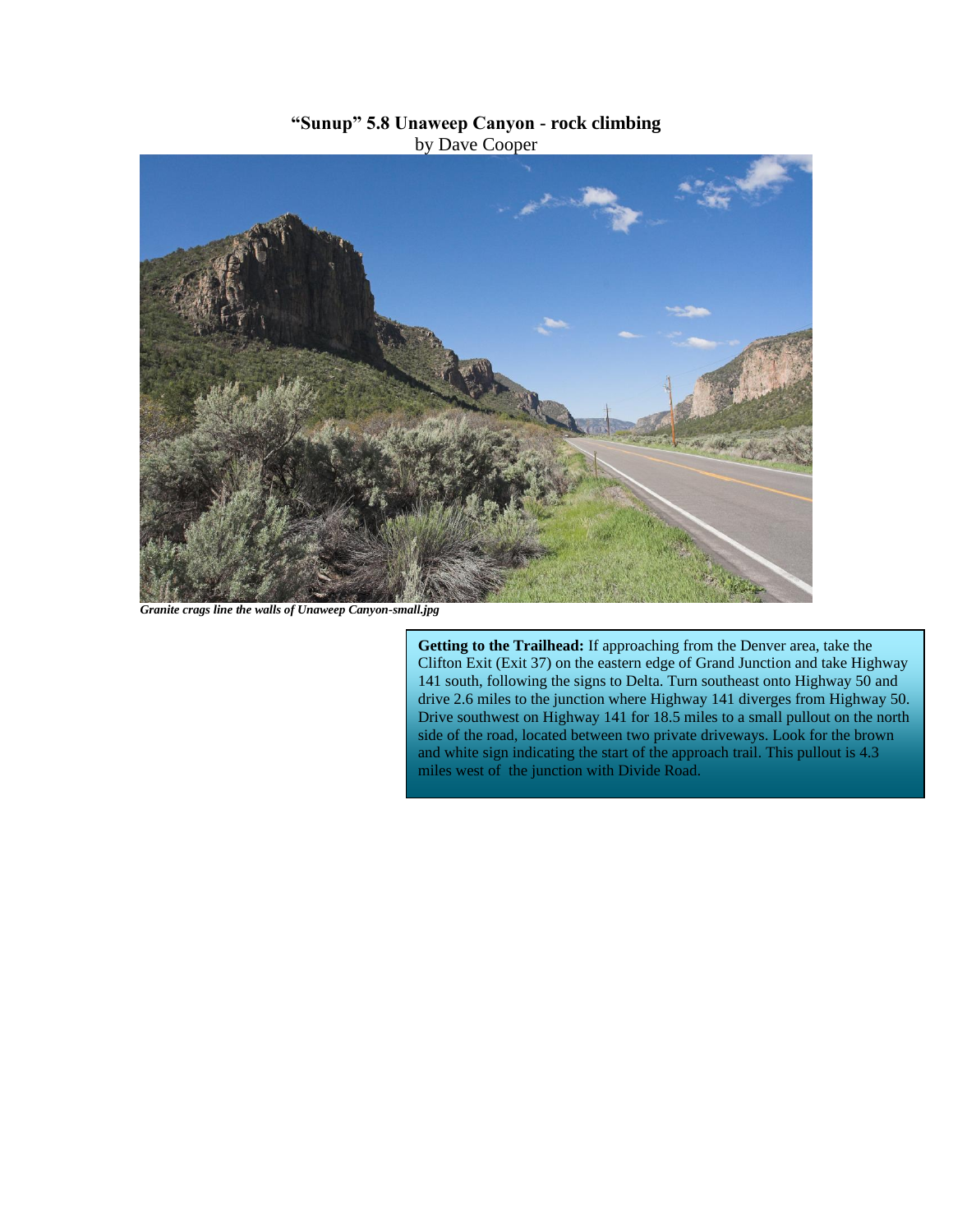It is always exciting to explore a new rock climbing area. Each area has its own personality and rock characteristics.

We recently had the opportunity to visit a climbing area that is relatively unknown but has tremendous climbing potential.

Unaweep Canyon, located close to Grand Junction is an unspoiled climbing area in an amazing setting. As you drive into the canyon the road descends through geologic time, passing initially through canyon walls of red sandstone before emerging into a landscape of towering Precambrian walls of granite and gneiss. Climbing routes vary from one pitch sport climbs to multi-pitch traditional climbs on high quality steep rock.

**Gear:** For "Sunup", there are 7 bolts plus anchor chains. A single 60 meter rope is adequate for this route.

## **Amenities:**

The comprehensive guidebook to the area "Grand Junction Rock – Rock Climbs of Unaweep Canyon and Adjacent Areas" by KC Baum (Graphic Press) contains information about camping in the area.

Many of the climbs and approaches are located on private property. Climber access to many of these has been allowed to this point. The guidebook to the area, "Grand Junction Rock – Rock Climbs of Unaweep Canyon and Adjacent Areas" by KC Baum (Graphic Press), is a good starting point for access information.

Some climbs are on BLM land, while three of the most important crags (Hidden Valley, Fortress and Sunday Walls) are owned by the Access Fund, a national non-profit organization dedicated to keeping climbing areas open and conserving the climbing environment. The Access Fund does a tremendous job of

supporting local climbing groups' efforts to keep the crags open. For more information, check out http://www.accessfund.org/.

One of the shorter and very accessible routes highly recommended by locals is a sport route on a feature known as the Lower Sun Tower. On private land, the owners have allowed access to the crag. It is important to respect the privilege and to behave responsibly. This well-bolted moderate route called "Sunup (5.8)" turned out to be a delightful climb and a good introduction to the area.

This area deserves an extended visit. We'll be back.

*Sustained and interesting face climbing on this enjoyable route-small.jpg*

## **Approach**

The trail, marked at its beginning with a brown and white sign asking you to stay on the trail to and from the climbs (and a warning that you climb at your own risk), heads uphill a short distance before turning west and contouring above a private residence. The trail to the Lower Sun Tower is well marked. Follow this excellent trail for perhaps 15

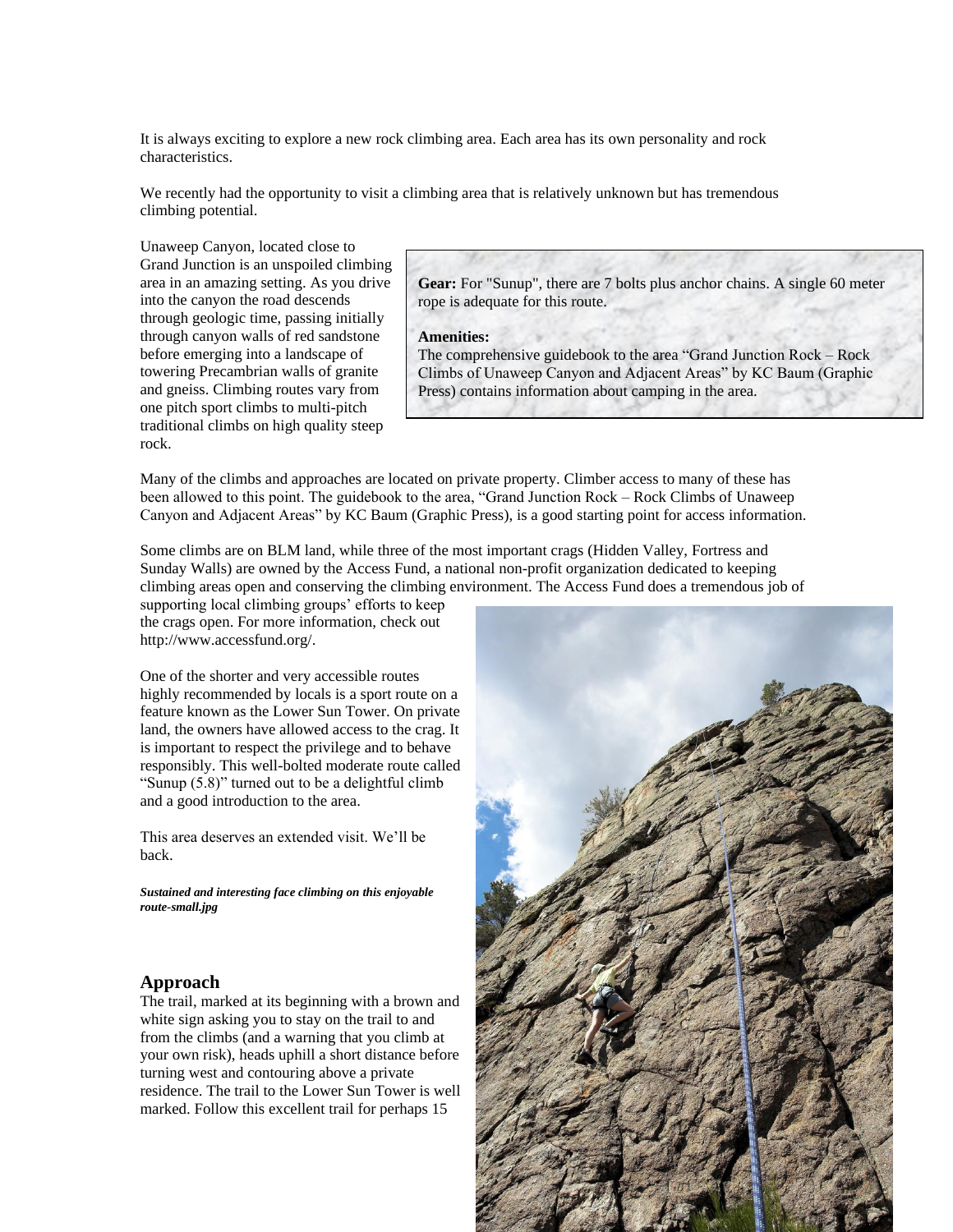minutes to the base of the Lower Sun Tower. Sunup is the bolted route directly in front of you.



*Sign indicating the start of the approach trail for Sunup.jpg*

## **The Climb**

Varied face climbing on excellent, steep rock past seven bolts brings you to the chain anchors after 80 feet. Tall climbers will find their height an advantage in reaching the first clip. A small roof after the sixth bolt provides additional variety.

We found it better to rappel rather than lower, due to the placement of the anchors, even when you extend the anchor. The gully to climbers' right can be used for a walkoff but is quite loose.